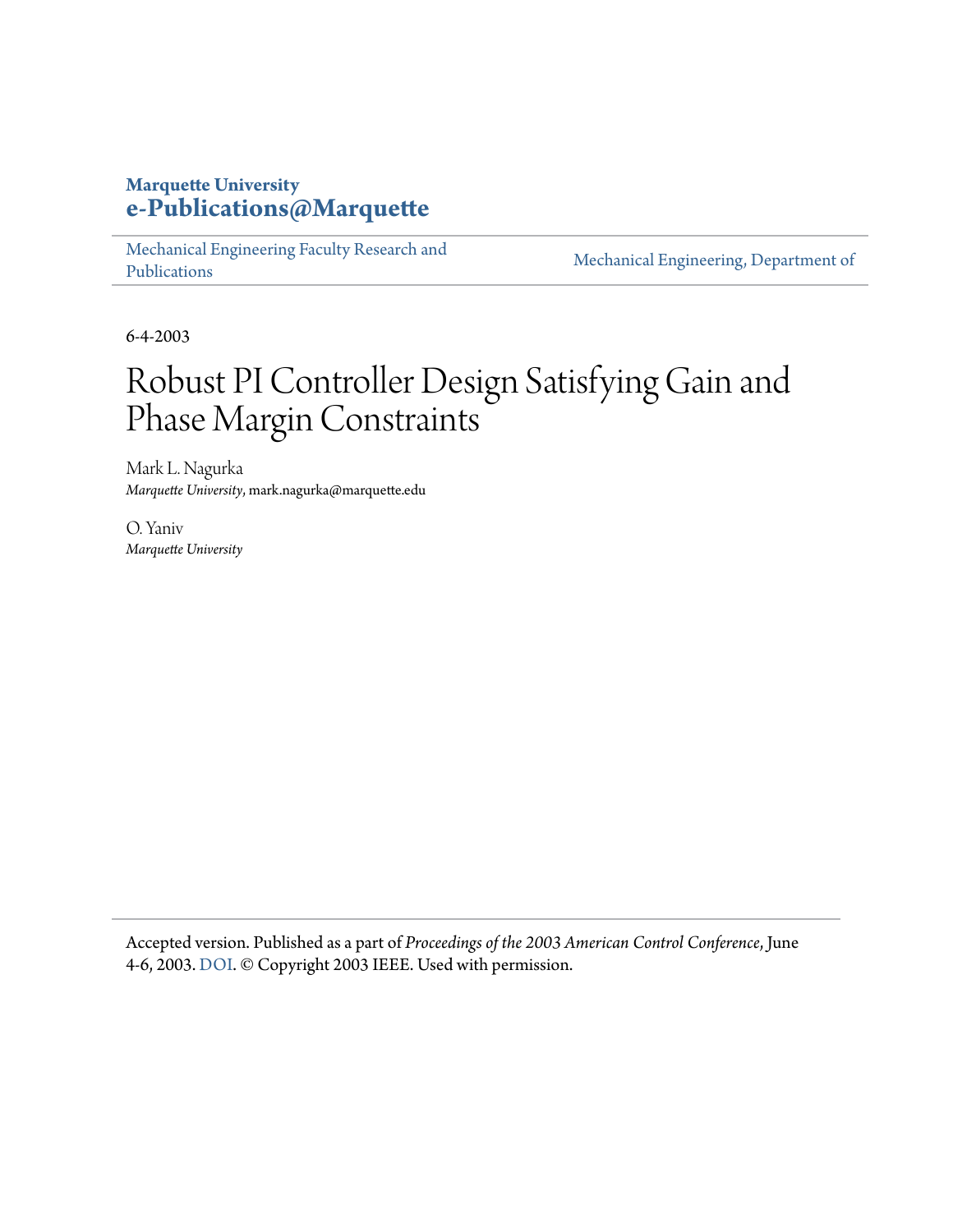## **Marquette University**

# **e-Publications@Marquette**

# *Mechanical Engineering Faculty Research and Publications/College of Engineering*

*This paper is NOT THE PUBLISHED VERSION;* **but the author's final, peer-reviewed manuscript.** The published version may be accessed by following the link in the citation below.

*Proceedings of the 2003 American Control Conference*, (June 2003):3931-3936. DOI. This article is © IEEE and permission has been granted for this version to appear in [e-Publications@Marquette.](http://epublications.marquette.edu/) IEEE does not grant permission for this article to be further copied/distributed or hosted elsewhere without the express permission from IEEE.

# Robust PI controller design satisfying gain and phase margin constraints

Mark L. Nagurka Department of Mechanical & Industrial Engineering, Marquette Univ., Milwaukee, WI, USA

## Oded Yaniv

# Abstract:

This paper presents a control design algorithm for determining PI-type controllers satisfying specifications on gain margin, phase margin, and an upper bound on the (complementary) sensitivity for a finite set of plants. Important properties of the algorithm are: (i) it can be applied to plants of any order including plants with delay, unstable plants, and plants given by measured data, (ii) it is efficient and fast, and as such can be used in near real-time to determine controller parameters (for on-line modification of the plant model including its uncertainty and/or the specifications), (iii) it can be used to identify the optimal controller for a practical definition of optimality, and (iv) it enables graphical portrayal of design tradeoffs in a single plot (highlighting tradeoffs among the gain margin, complementary sensitivity bound, low frequency sensitivity and high frequency sensor noise amplification).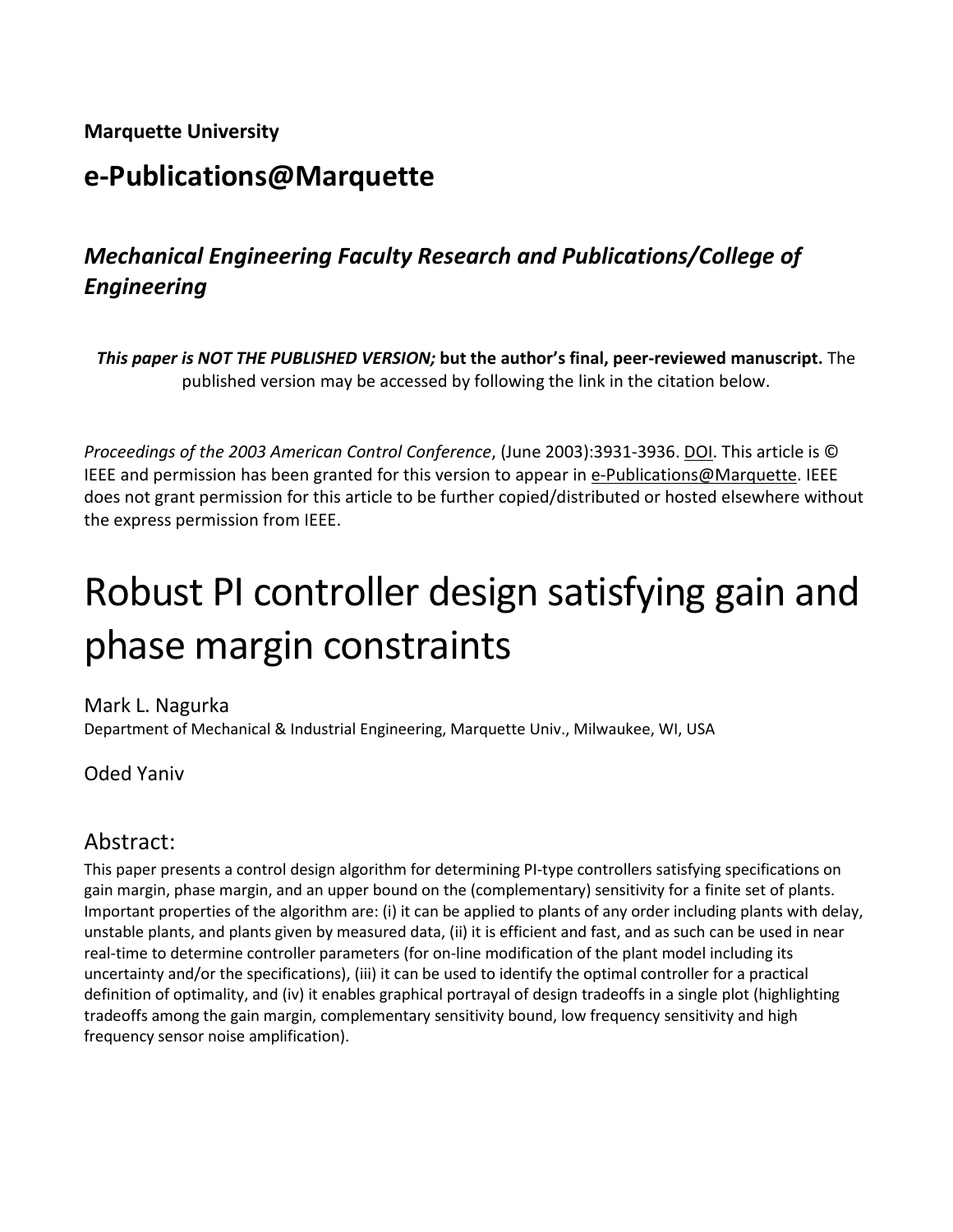# SECTION 1. INTRODUCTION

Many methods for tuning PI and PID controllers have been developed and extensive research in design techniques continues driven by the strong use of such controllers in industry. In summarizing the various tuning methods reported, two categories emerge depending on the types of specifications that the design must satisfy. One class of methods emphasizes gain and phase margin specifications, whereas a second class focuses on sensitivity specifications.

Design techniques based on satisfying gain and phase margin specifications include the following. Ho et. al. [1], [2] developed simple analytical formulae to tune PI and PID controllers for commonly used first-order and second-order plus dead-time plant models to meet gain and phase margin specifications. Ho et. al. [3], [4] reported tuning formulae for the design of PID controllers that satisfy both robustness and performance requirements. Crowe and Johnson [5] presented an automatic PI control design algorithm to satisfy gain and phase margin based on a converging algorithm. Suchomoski [6] developed a tuning method for PI and PID controllers that can shape the nominal stability, transient performance, and control signal to meet gain and phase margins.

Gain and phase margin specifications may fail to guarantee a reasonable bound on the sensitivity a very important control design property. This point has been considered by several researchers. Ogawa [7] used the QFT-framework to propose a PI design technique that satisfies a bound on the sensitivity for an uncertain plant. Poulin and Pomerleau [8] developed a PI design methodology for integrating processes that bounds the maximum peak resonance of the closed-loop. The peak resonance constraint is equivalent to bounding the complementary sensitivity, which can be converted to bounding the sensitivity. Cavicchi [9] gave a design method for bounding the sensitivity while achieving desired steady-state performance. The method can also be applied to measured data. However, plant uncertainty is not considered, and the procedure fits a simple compensation structure. Crowe and Johnson [10] reported a design approach to find a PI/PID controller that bounds the sensitivity while satisfying a phase margin condition. Kristiansson and Lennartson [11] emphasized the need to bound the sensitivity and complementary sensitivity. They suggested the use of an optimization routine to design PI and PID controllers with low-pass filters on the derivative gain to optimize for control efforts, disturbance rejection and bound on the sensitivity. They also provided tuning rules for non-oscillatory stable plants and plants with a single integrator. Astrom et. al. [12] described a numerical method for designing PI controllers based on optimization of load disturbance rejection with constraints on sensitivity and weighting of set point response.

Other investigators have pursued research into tuning methods. Yeung et. al. [13] presented a non-trial-anderror graphical design technique for controller design of lead-lag structure that enables simultaneous fulfillment of gain margin, phase margin and crossover frequency.

These papers and many others apply gain and phase margin constraints in finding PI and PID controller designs. Some add limitations on the (complementary) sensitivity. However, there are several differences between approaches reported in the literature and the idea proposed here. First, the approach here bounds the sensitivity of the closed-loop transfer function for all frequencies, not just at the crossover frequencies where the gain and phase margins are satisfied. (It is possible that the gain and phase margin conditions are met with a given PI design, but the sensitivity can be very high.) Second, the approach developed here accounts for plant uncertainty, in that the controller design must satisfy the specifications for a set of plants. Third, the approach presented provides explicit equations to determine the set of all possible controllers. Fourth, with this method it is possible to extract the optimal control design solution for many practical optimization criteria. Fifth, the algorithm can be applied to many types of plants, including continuous and discrete plants, plants with pure delay, non-minimum phase plants, and stable and unstable plants. Sixth, since the algorithm uses explicit equations, and not optimization routines, it is very fast.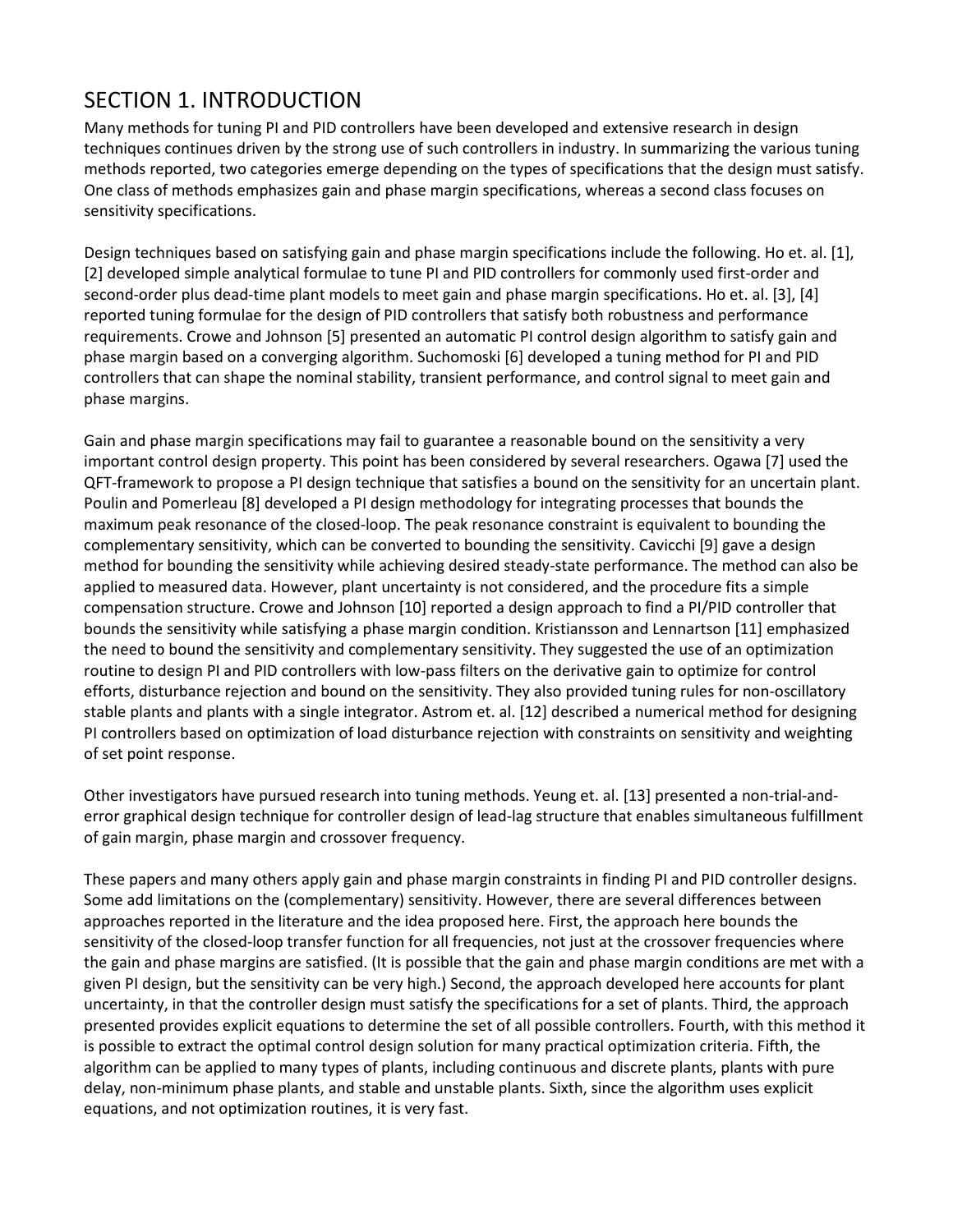### SECTION 2. PROBLEM STATEMENT

Consider an open-loop transfer function,  $L(s)$ ,

$$
L(s) = C(s)P(s), \qquad (1)
$$

where  $P(s)$  is a member of a finite set of plants  $P_1(s)$ , ...,  $P_n(s)$  is a PI controller,

$$
C(s) = \frac{a(1+bs)}{s}, \quad (2)
$$

with integral gain  $a$  and proportional gain  $ab$ .

The gain margin ( $GM$ )and phase margin ( $FM$ ) conditions, the typical measures of robustness, are replaced by a condition on the closed-loop sensitivity inequality,

$$
|\frac{1}{1+kl(s)}| \le M \text{for } s = j\omega, \forall \omega \ge 0, k \in [1, K], \tag{3}
$$

where the sensitivity bound  $M > 1$  and the gain uncertainty of the plant, k, is in the interval [1, K]. It can be shown [14] that when arg  $L(j\omega) = -\pi$ . rad, the[n \(3\)](https://ieeexplore.ieee.org/document/#deqn3) requires  $|L(j\omega)| \leq (M-1)/M$  for  $K = 1$ , and thus the  $GM$  for a given  $K$  is at least

$$
GM = 20\log_{10}(K) + 20\log_{10}(\frac{M}{M-1}).
$$
 (4)

Similarly, when  $|L(y\omega)| = 1$ ,  $(3)$  requires arg  $L(j\omega) > -\pi + 2$  arcsin  $[(2M)^{-1}]$ , and thus the PM is at least

$$
PM = 2\arcsin(\frac{1}{2M}).\tag{5}
$$

Inequality  $(3)$  is a more encompassing measure of robustness than GM and PM. It places a bound on the sensitivity at all frequencies, not just at the two frequencies associated with the two margins. As an example of the problem of using the  $GM$  and PM to capture robustness, consider the following open-loop transfer function,

$$
LL(s) = k \frac{1.39s + 211}{s} \frac{100}{s(1 + s/1000)} e^{-0.0004s}, k \in [1, 10].
$$

whose PM and GM are, respectively, 35 deg and 24 dB for  $k = 1$ . These values are the minimum margins corresponding to  $M = 1.66$  and  $K = 10$  in [\(3\).](https://ieeexplore.ieee.org/document/#deqn3) At these M and K values the phase margin is guaranteed to be at least 35 deg for any gain, k, in the interval [1], [10]. However, from a frequency-domain analysis of  $L(s)$ , the PM for  $k = 10$  is calculated to be 13 deg and the GM is 4 dB. Thus, the margin specifications fail to guarantee the satisfaction of the  $PM$  for all plant gain uncertainties.

The design problem of interest is to find all  $(a, b)$  pairs that satisfy  $(3)$  for all  $P(s) \in [P_1(s), ..., P_n(s)]$ . For plants that include at least one integrator, the sensitivity is proportional to  $1/a$  at low frequencies, and for any plant the sensor noise at the plant input is amplified by  $ab$  at high frequencies. As such, it is of particular interest to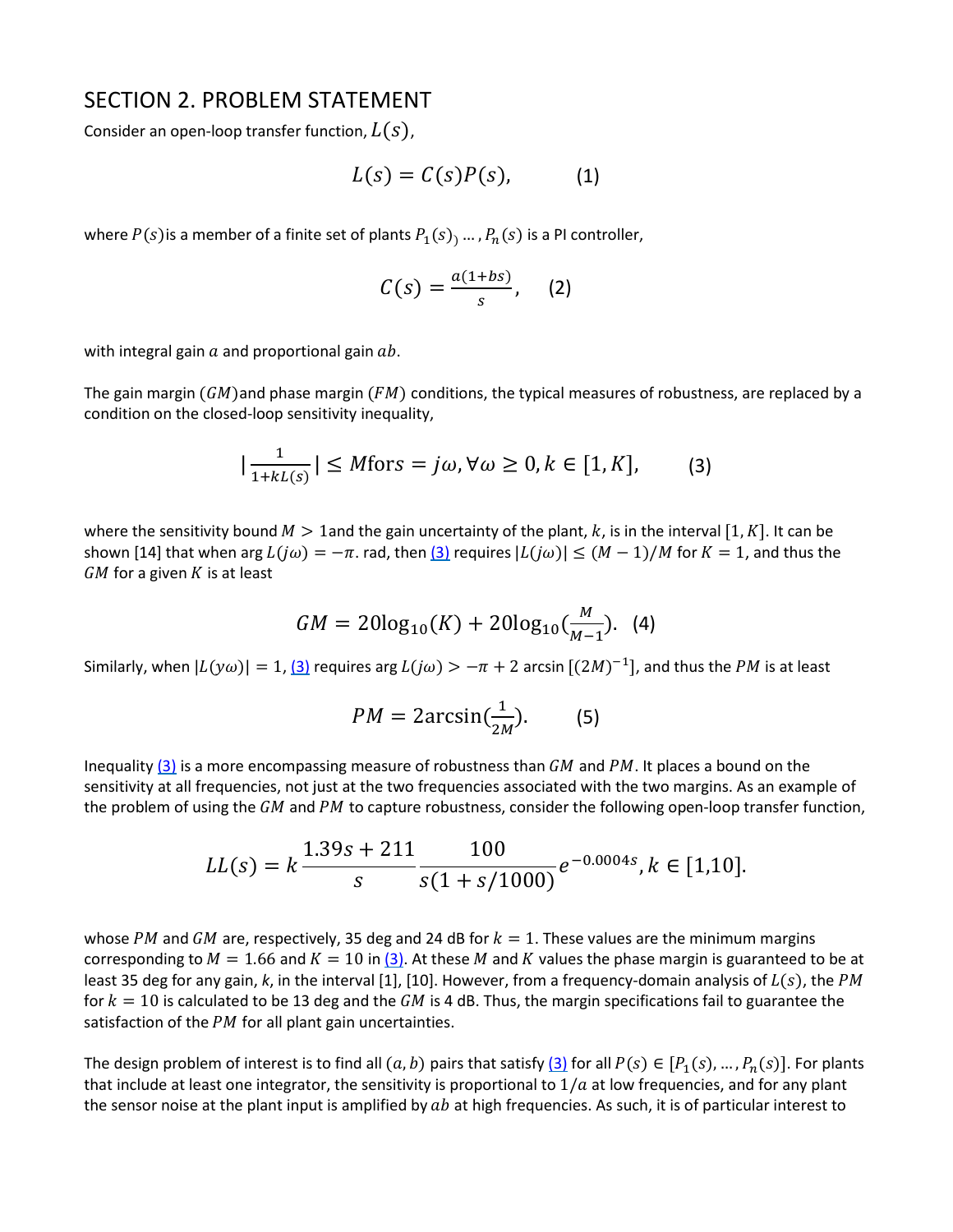find the pair  $(a, b)$  for which a is maximum, i.e., the controller design corresponding to lowest sensitivity at low frequencies, and its associated lowest  $b$ .

### SECTION 3. MAIN RESULTS

To determine the  $(a, b)$  values for which the closed-loop system is stable and  $(3)$  is satisfied, consider first the special case of no gain uncertainty, i.e.,  $K = 1$ , and a single plant  $P(s)$ . Splitting  $P(s)$  for  $s = j\omega$  into its real and imaginary parts,

$$
P(j\omega) = A(\omega) + jB(\omega),
$$
 (6)

and substituting it and  $(2)$  into  $(3)$  gives,

$$
Da2(1 + b2ω2) + 2aA – 2abωB+1 – M-2 ≥ 0, ∀ω ≥ 0,
$$
 (7)

where  $D = A^2 + B^2$ . For an  $(a, b)$  pair which is on the boundary region of the allowed  $(a, b)$  values, there exists  $\omega$  such tha[t \(7\)](https://ieeexplore.ieee.org/document/#deqn7) is an equality. Moreover, since at that particular  $\omega$ , [\(7\)](https://ieeexplore.ieee.org/document/#deqn7) is minimum, its derivative (with respect to  $\omega$ ) at the same  $\omega$  is zero. Thus,

$$
[2E(1 + b2ω2) + 2Dωb2]a + 2A
$$
  
-2b(ωB + B) = 0 (8)

where  $E = AA + BB$  and the dot indicates derivative with respect to  $\omega$ . Solving  $\underline{(8)}$  for  $a$  gives

$$
a=\frac{-A+b\omega B+bB}{E+Eb^2\omega^2+D\omega b^2}.
$$
 (9)

Substituting  $(9)$  into the equality of  $(7)$  gives a fourth-order equation for b as a function of  $\omega$ .

$$
x_4b^4 + x_3b^3 + x_2b^2 + x_1b + x_0 = 0 \tag{10}
$$

where<sup>1</sup>, with  $Q = 1 - M^2$ ,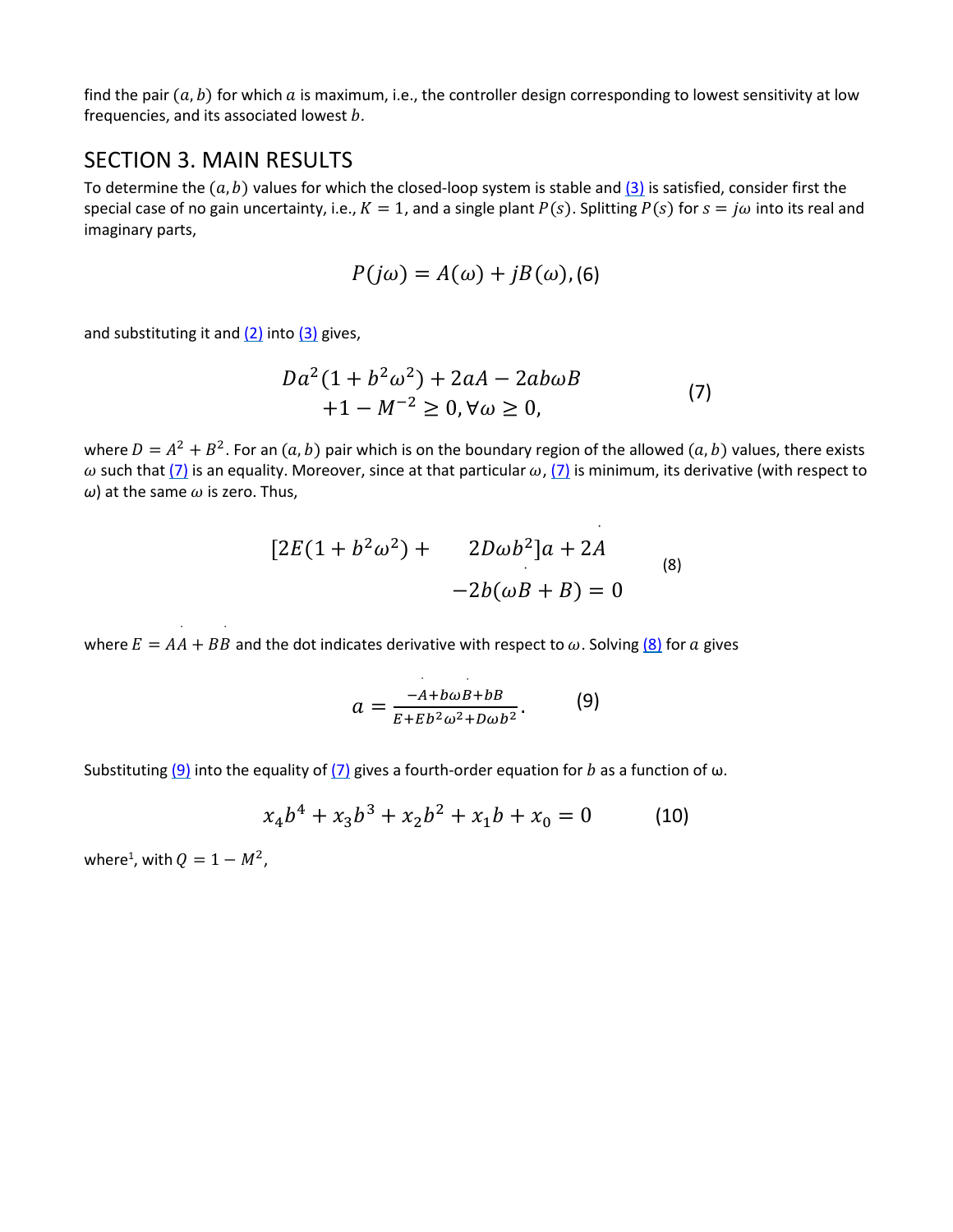$$
x_4 = (QE^2 - 2BBE + DB^2)\omega^4 +
$$
  
\n
$$
(-2B^2E + 2QED)\omega^3 + (-DB^2 + QD^2)\omega^2
$$
  
\n
$$
x_3 = (2BAE + 2ABE - 2DAB)\omega^3 +
$$
  
\n
$$
(2ABE + 2ABD)\omega^2 + 2ABD\omega
$$
  
\n
$$
x_2 = (DB^2 + DA^2 + 2QE^2 - 2AAE - 2BBE)\omega^2
$$
  
\n
$$
+ (2QED - -2AAD - 2B^2E + 2DBB)\omega + DB^2
$$
  
\n
$$
x_1 = (2BAE + 2ABE -
$$
  
\n
$$
2DAB)\omega - 2DAE + 2ABE
$$
  
\n
$$
x_0 = -2AAE + DA^2 + QE^2
$$

The allowed  $(a, b)$  region for a given M value can be calculated as follows: For a given  $\omega$  solv[e \(10\)](https://ieeexplore.ieee.org/document/#deqn10) for b. Noting that b has four solutions (for a given  $\omega$ ), select the positive real solution for which the resulting closed-loop system is stable and  $(3)$  is satisfied for  $K = 1$ . Then use  $(9)$  to find its corresponding a. Searching over a range of frequencies  $\omega$  enables the boundary of the  $(a, b)$  region to be identified. Note that for point  $(a, b)$  on the boundary, one of the following conditions can occur: (i) increasing  $a$  is inside the region, (ii) decreasing  $a$  is inside the region, or (iii) neither increasing nor decreasing a is inside the region. Thus, for two points,  $(a_1, b)$  and  $(a_2, b)$  on the boundary, any  $a \in [a_1, a_2]$  and *b* is a pair within the region only if (i) increasing  $a_1$  is within the region, (ii) decreasing  $a_2$  is within the region, and (iii) there exist no  $(a, b)$  points on the boundary for any  $a \in$  $(a_1, a_2)$ .

#### Remark 3.1

A PI controller exists if and only if there exists a frequency for which an  $(a, b)$  pair solving  $(10)$  can be found for which the resulting closed-loop system is stable and  $(3)$  for  $K = 1$  is satisfied. If a PI controller does not exist and is required, try increasing  $M$ .

#### 3.1 Example 1: Simplified DC Motor

Consider the plant,

$$
P(s) = \frac{1}{s(1+s/10)}, \quad (11)
$$

which can represent a simplified model of an armature-controlled DC motor with the input being motor current and the output being speed. For this plant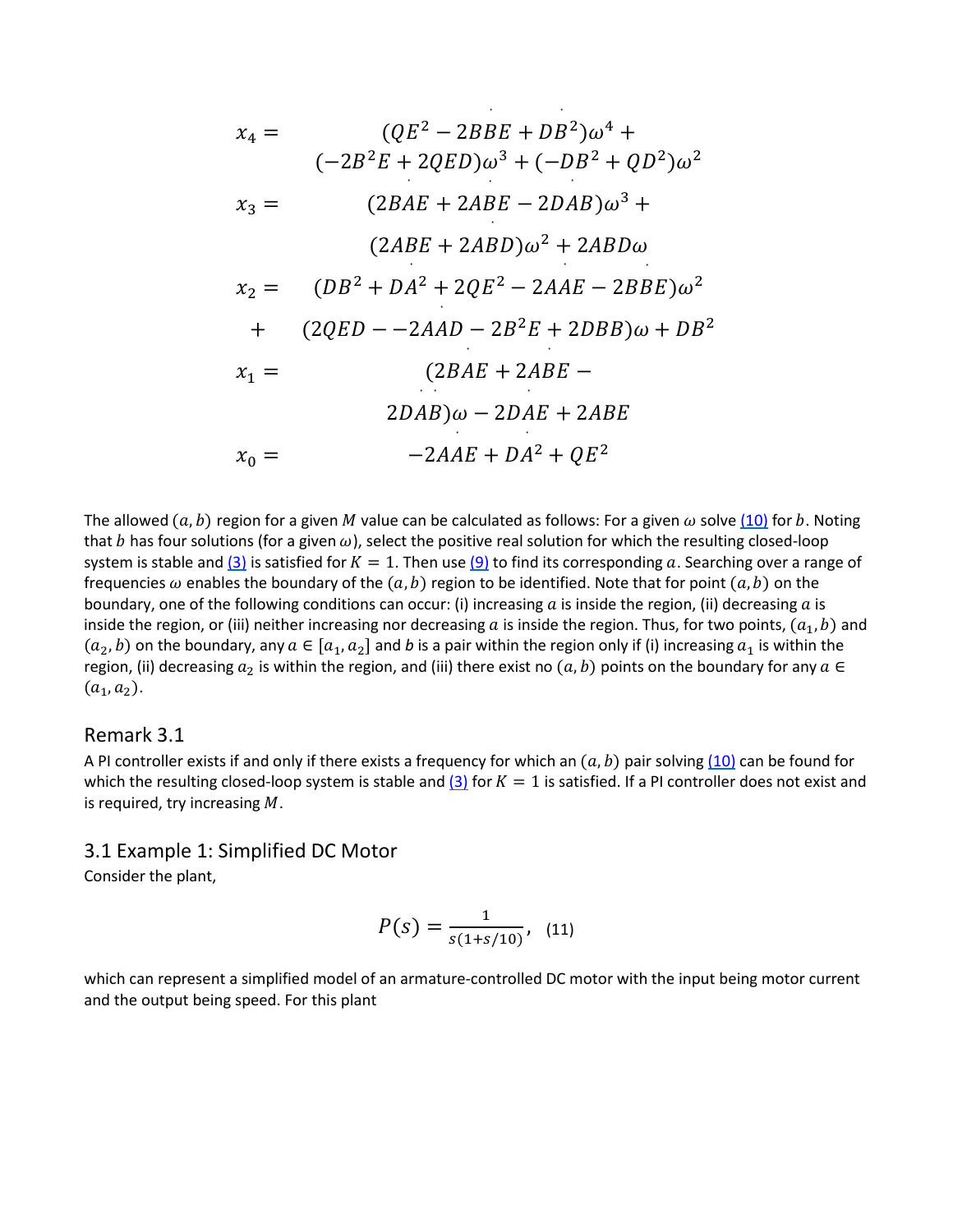$$
A(\omega) = \frac{-10}{(100 + \omega^2)}, A(\omega) = \frac{20\omega}{(100 + \omega^2)^2}
$$

$$
B(\omega) = \frac{-100}{\omega(100 + \omega^2)}, B(\omega) = \frac{100(100 + 3\omega^2)}{\omega^2(100 + \omega^2)^2}
$$

Fig. 1 depicts the  $(a, b)$  values for the particular case of  $M = 1.46$ , which is equivalent to a 40 deg PM or greater and a 10 dB GM or greater. (The  $(a, b)$  values fall in both shaded regions.) Fig. 1 can also be used to find the  $(a, b)$  values which satisfy any GM constraint. For example, if 6 dB gain margin uncertainty is desired (that is *K*=2), then for any *b*, the allowed *a* values should be 6 dB less in order to cope with the increase in uncertainty. The  $(a, b)$  region will therefore be the lower shaded region depicted in Fig. 1 where the upper curve is shifted down by 6 dB. The maximum *a* for  $K = 1$  occurs at  $(a, b) = (18.2 dB, 0.67)$  and maximum *a* for  $K = 2$  occurs at  $(a, b) = (12.2dB, 0.67)$  giving the controller designs corresponding to lowest sensitivity at low frequencies. Note that if gain uncertainty *K* is required then a solution is guaranteed only if there exists at least a single *b* corresponding to a range of  $a$  values in an interval  $[a_1, a_2]$  such that  $a_2/a_1 \geq K$ .

The solution for several  $M$  values for plant  $(11)$  is depicted in Fig. 2. Each curve is the boundary of the allowed  $(a, b)$  values for a given M The corresponding PM and GM values indicated are the minimum values along the boundary curve, i.e, the  $PM$  and  $GM$  are equal or greater along the curve.

#### 3.2 Example 2: Loaded DC motor

Let the plant be a loaded DC motor whose transfer function from current to speed includes an integrator, a real pole, a complex zero and pole, and a delay, where the complex zero is smaller than the complex pole,

$$
P(s) = \frac{e^{-sT}}{s\left(1+\frac{s}{p}\right)}\frac{1+\frac{2d_1\omega_1}{s} + \frac{\omega_1^2}{s^2}}{1+\frac{2d_2\omega_2}{s} + \frac{\omega_2^2}{s^2}}
$$

with values  $p = 200$  rad/sec,  $d_1 = 0.07$ ,  $\omega_1 = 100$ rad/sec,  $d_2 = 0.1$ ,  $\omega_2 = 150$ rad/sec and  $T = 0.001$ sec



**Figure 1:** Region of  $(a, b)$  values for  $M = 1.46$ , equivalent to 40 deg phase margin (*PM*) or greater and 10 dB gain margin or greater (GM for  $K = 1$ ) for Example 1. Lower shaded region is for  $M = 1.46$ with additional 6 dB plant gain uncertainty ( $K = 2$ ) for a total of 16 dB or greater.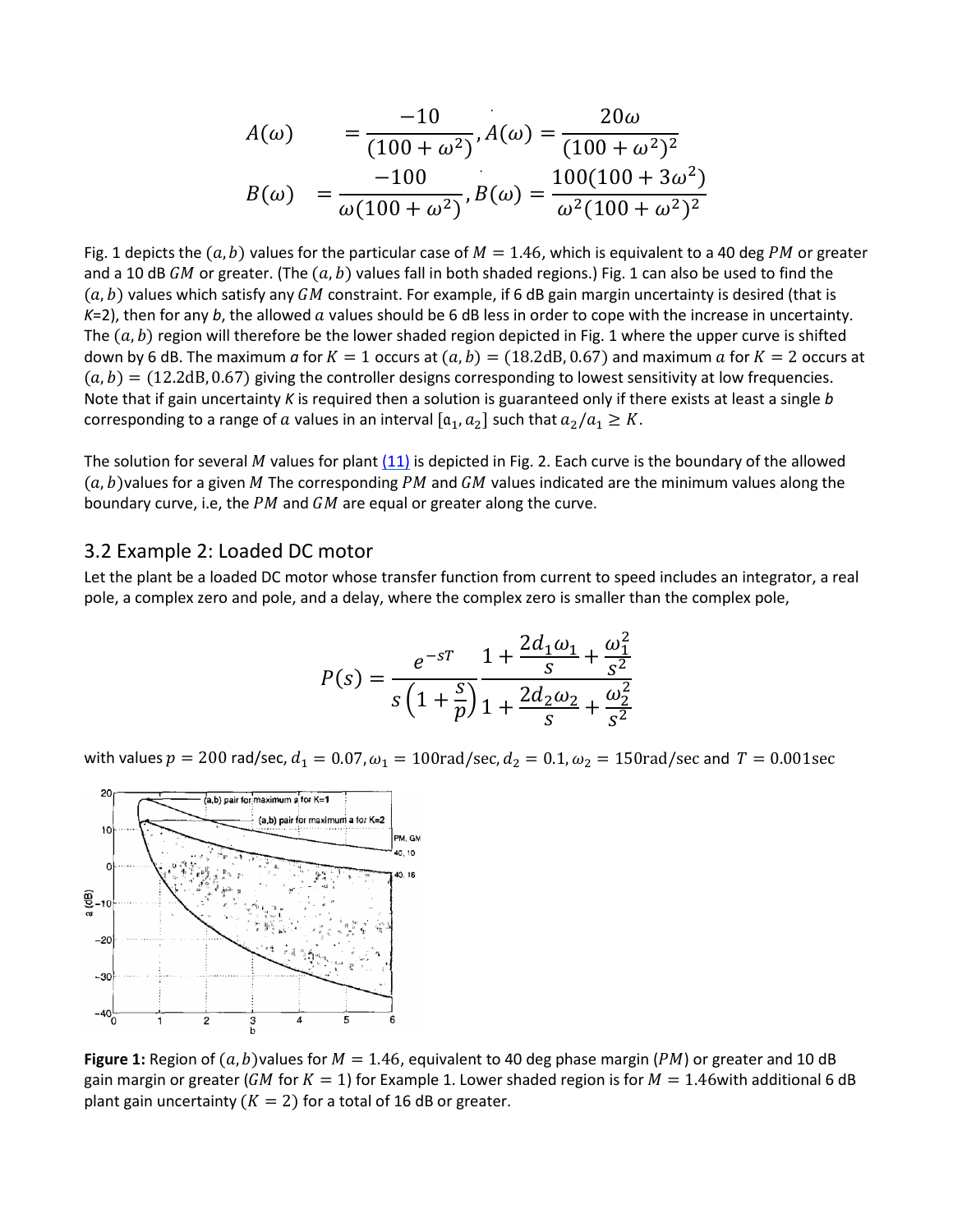The  $(a, b)$  region for  $M = 1.46$  is shown in Fig. 3. The  $(a, b)$  pair for maximum a is  $(a, b) = (61dB, 0.034)$ . For these values, the Nichols plot of the open-loop transfer function is shown in Fig. 4. The fact that the curve touches the shaded region confirms satisfaction of inequality [\(3\).](https://ieeexplore.ieee.org/document/#deqn3)

#### 3.3 Extension to Complementary Sensitivity

Replacing the sensitivity margin constraint  $(3)$  by the complementary sensitivity,

$$
|\frac{kL(j\omega)}{1+kL(j\omega)}| \le M, \forall \omega \ge 0, k \in [1, K] \quad (12)
$$

it can be shown that  $L = L_0$  satisfies  $(3)$  if and only if  $L = \frac{M^2}{M^2 - 1} L_0$  satisfies  $(12)$ . This leads to the following Corollary: If  $(a, b)$  is a pair that solves the problem stated in Section 2, then the pair

$$
\left(\frac{M^2-1}{M^2}a,b\right)
$$

solves the Same problem where  $(3)$  is replaced by  $(12)$ .

## SECTION 4. OPTIMIZATION

The answer to the question "Which is the best  $(a, b)$  pair?" of course depends on the optimization criterion. Seron and Goodwin [15] note that "In general, the process noise spectrum is typically concentrated at low frequencies, while the measurement noise spectrum is typically more significant at high frequencies." It follows that an optimal controller can be found by weighting the performance at low frequencies and of noise at high frequencies. Since the high frequency noise is proportional to  $ab$  and low frequency performance to  $a$ , the optimal solution must lie on the boundary of the  $(a, b)$ curve. Moreover, if there exists more than one boundary pair for the same  $a$ , the one with the lowest  $ab$  will be the best. The same condition appears in Kristiansson and Lennartson [11] who proposed several evaluation criteria, one being the ability of the system to handle low frequency load disturbance, represented here by parameter  $a$ .



**Figure 2:** Boundary curves of  $(a, b)$ region that satisfy  $\left| \frac{1}{1+L} \right| < M$  for Example 1. Marked on the right of each curve is its M value, minimal phase margin (PM) and minimal gain margin (GM in dB for  $K = 1$ ) according to [\(4\),](https://ieeexplore.ieee.org/document/#deqn4) and  $(5)$ .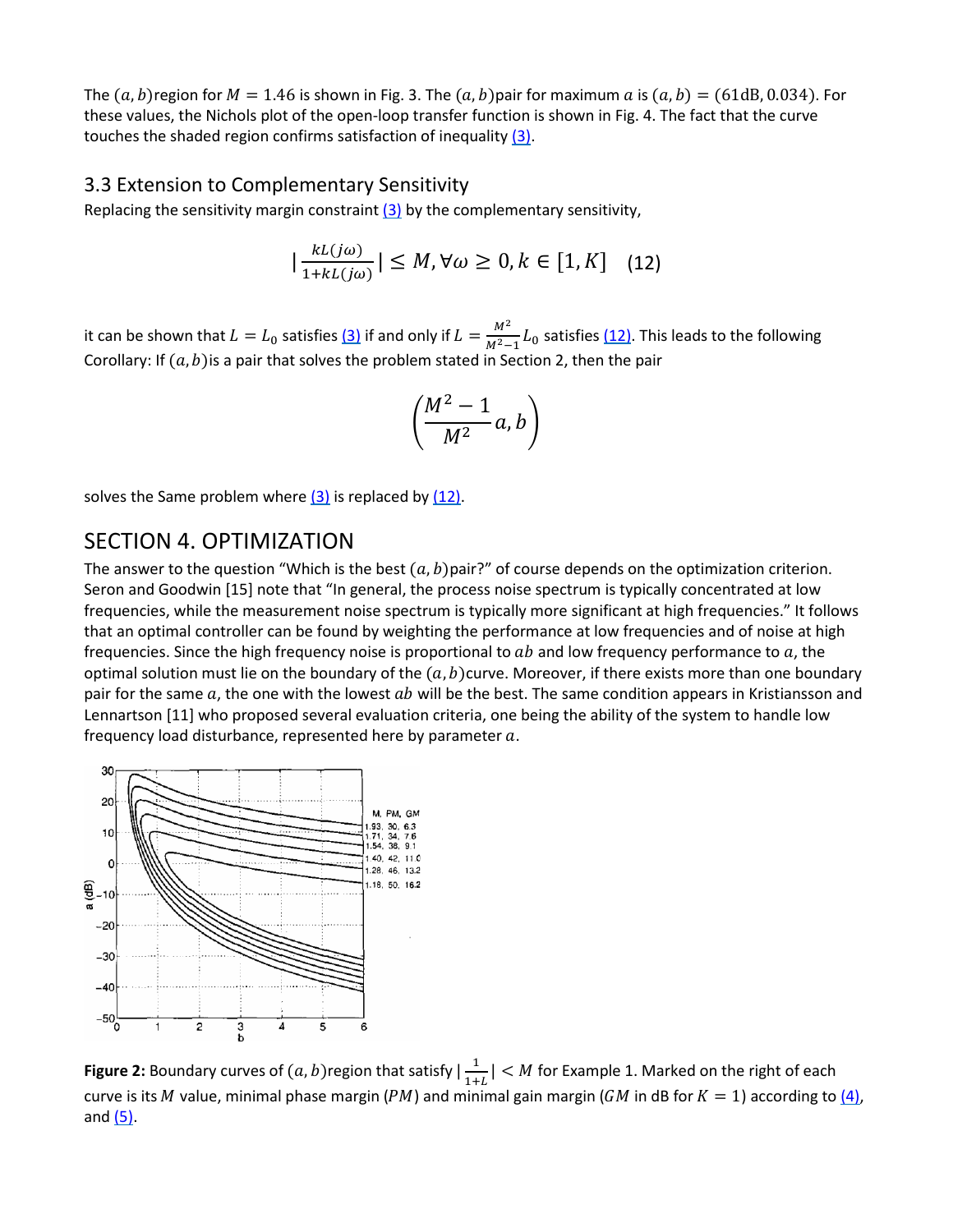#### 4.1 Example 1: Continued

Consider again the plant of Example 1 with the requirement that there be at least 40 deg  $PM(M = 1.46)$  and at least 6 dB plant gain uncertainty ( $K = 2$ ). From a plot of a versus ab, shown in Fig. 5, and obtained using the same algorithm to generate the  $(a, b)$  plot of Fig. 1, the following conclusions can be drawn.

- 1. If high frequency sensor noise amplification must be less than 7 dB, then there exists no solution.
- 2. If high frequency sensor noise amplification greater than 14.7 dB is allowed, then the lowest sensitivity at low frequencies is achieved for  $a = 18.3$ dB.
- 3. For a required low frequency sensitivity, choose the (*a*,*ab*) pair for which is minimal for the smallest high frequency sensor noise effect.

## SECTION 5. EXTENSION TO UNCERTAIN PLANTS

Assume that the plant,  $P(s)$ , is known to be one of a finite set of plants,  $P_1(s)$ , …,  $P_n(s)$ . The controller design challenge here is to find all  $(a, b)$  pairs that solve the problem stated in Section 2 where  $P(s)$  can be any member of the set. This  $(a, b)$ region will be the intersection of all  $(a, b)$ regions of members of the set (if this intersection region is empty, then there exists no PI solution). As an example, consider the plant set

$$
P(s) = \frac{\text{gain}}{\text{s}(1 + s/\text{pole})}
$$

where gain =  $[1,3]$  and pole =  $\{10,12,14,16,18,20\}$  and where  $M = 1.46$  as before. Fig. 6 shows the intersection as the shaded region. The pair corresponding to maximum a is  $(a, b) = (8.6dB, 0.62)$ .



**Figure 3:** Region of  $(a, b)$  values for  $M = 1.46$ , equivalent to at least 40 deg phase margin and at least 10 dB gain margin  $(K = 1)$ for Example 2.

## SECTION 6. DISCRETE PI CONTROLLERS

The problem can be recast in its discrete form, where the plant is  $P(z)$  and the controller  $(2)$  is replaced by its discrete equivalent,

$$
C(z) = a_d(1 + b_d(1 - z^{-1})).
$$

Using the bilinear transformation,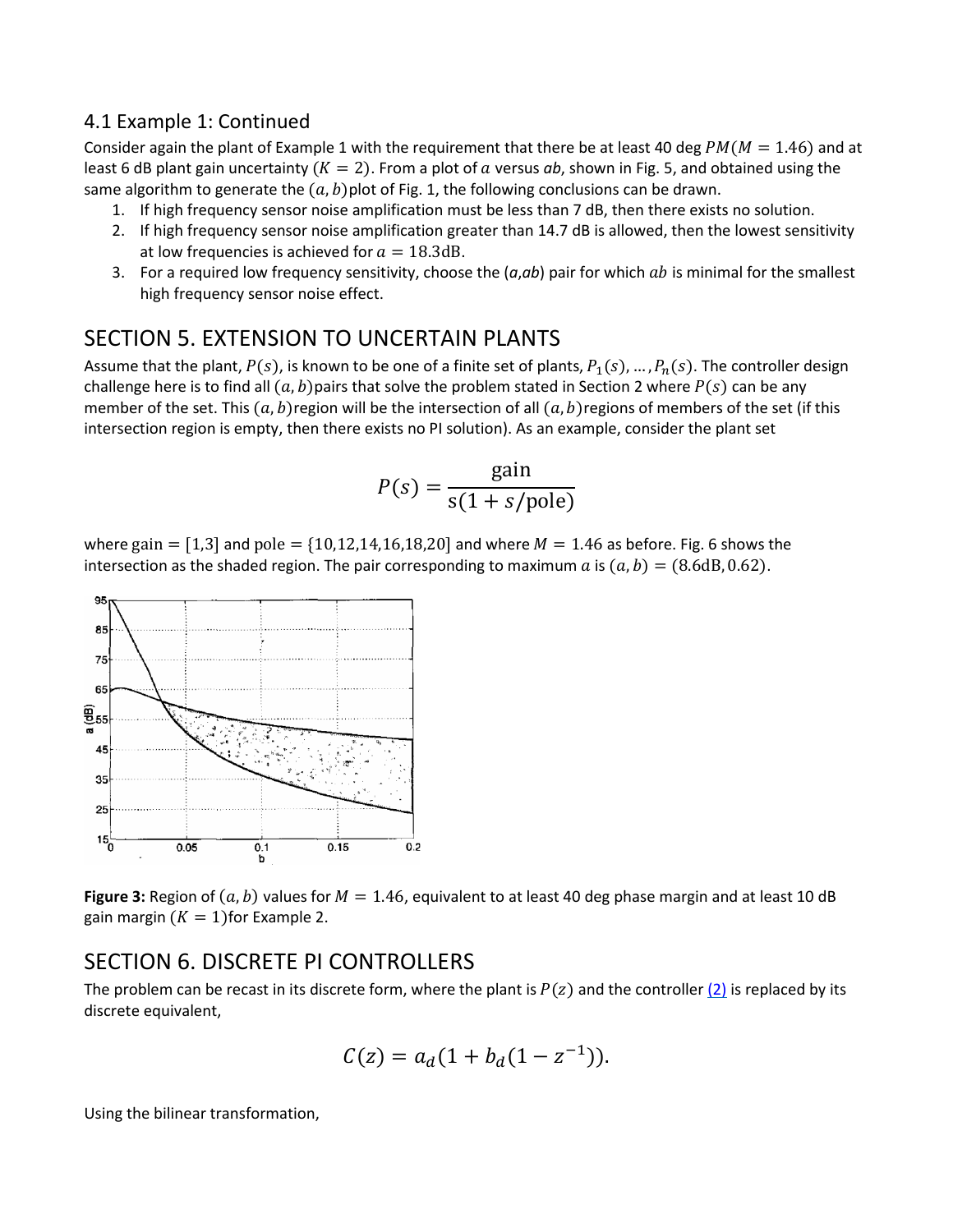$$
z = \frac{1 + j\Omega}{1 - j\Omega}, \Omega = j\omega T/2
$$

the plant can be written in the form  $P((1 + i\Omega)/(1 - i\Omega))$ , the controller in the form,

$$
C(\Omega) = \frac{a_d (1 + (2b_d + 1)j\Omega)}{1 + j\Omega},
$$

and the open-loop transfer function in the form,

$$
L(\Omega) = a_d (1 + (2b_d + 1)j\Omega) \frac{P((1 + j\Omega)/(1 - j\Omega))}{1 + j\Omega}.
$$



**Figure 4:** Nichols plot for  $M = 1.46$  and  $K = 1$ , corresponding to at least 40 deg PM and at least 10 dB GM for Example 2. Frequencies are marked in rad/sec. The open-loop transfer function must not enter the shaded region in order to satisfy the  $M$  constraint.

The latter three equations translate the discrete problem into the one defined above for finding the (*ad*,*bd*) region. The procedure is as follows: Solve the problem defined in Section [\(2\)](https://ieeexplore.ieee.org/document/#deqn2) where  $P(z)$  at the frequencies on the unit circle are replaced by  $F((1 + \gamma \Omega)/(1 - j\Omega))/(1 + j\Omega)$  to determine the  $(a, b)$  region. Then  $(a_d, b_d)$ will be the region defined by  $(a, (b - 1)/2)$ .

#### SECTION 7. CONCLUSIONS

The paper presents explicit equations for calculating PI controllers that simultaneously stabilize a given set of plants and satisfy design specifications, namely  $GM$  and  $PM$  constraints and a bound on the (complementary) sensitivity, for continuous as well as discrete-time systems. The algorithm fits any plant dimension including pure delay. Moreover, the algorithm answers the question if a solution whose bandwidth is in a given interval exists or not.

The two parameters of PI controllers satisfying the constraints correspond to a domain in a plane whose boundary is a curve given explicitly. For a practical optimization criterion presented here, the optimal controller lies on the curve. By inspection, the design plot enables identification of the PI controller for desired robustness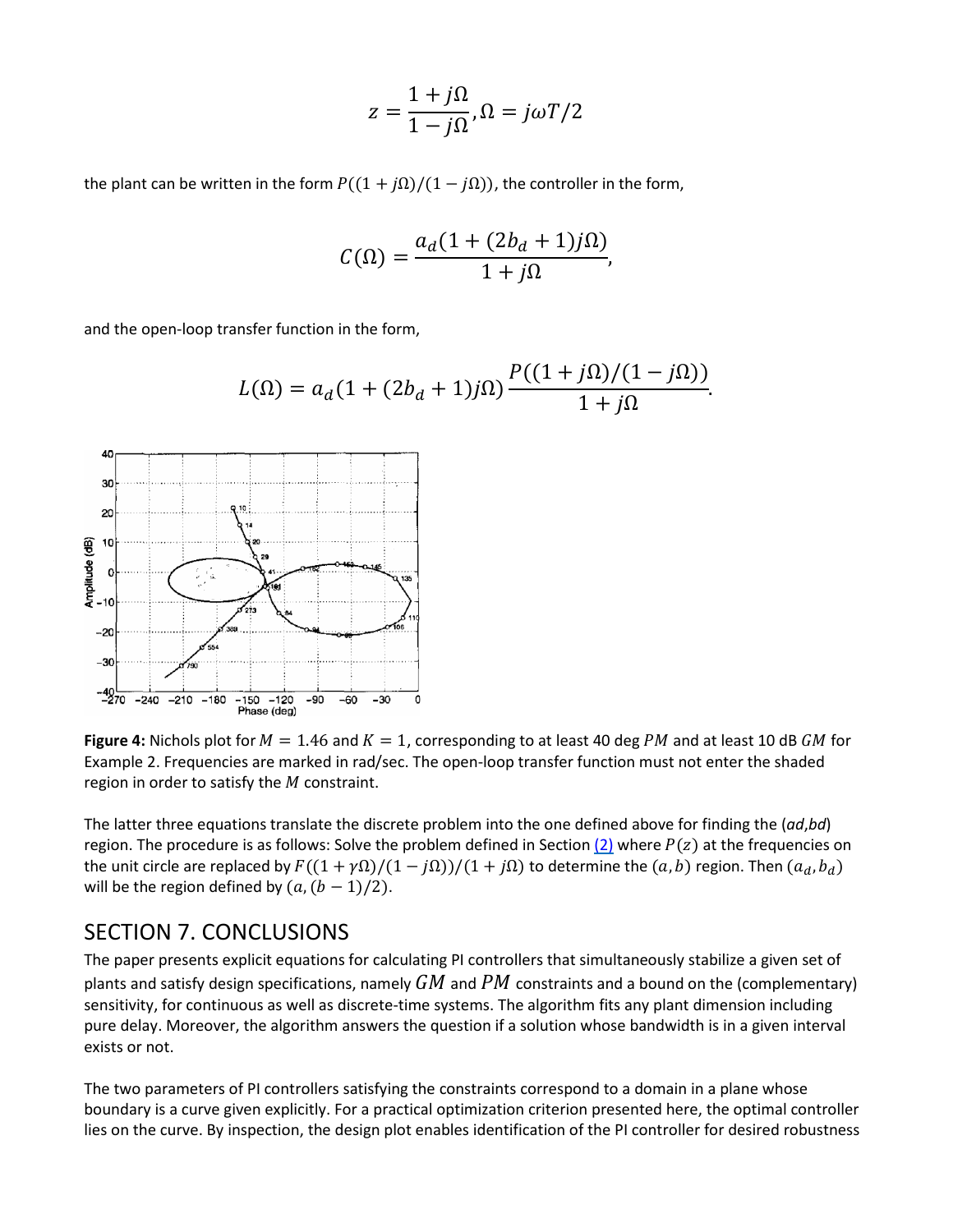conditions, and in particular, gives the PI controller for lowest sensitivity. Tradeoffs among high frequency sensor noise, low frequency sensitivity, and gain and phase margin constraints are also directly available.



**Figure 5:** The  $(a, ab)$  region, shaded, satisfying  $\left| \frac{1}{1 + kL} \right| < 2$  where  $k \in [1,2]$  for Example 1.



**Figure 6:** Boundary curves of  $(a, b)$ region that satisfy  $\left| \frac{1}{1+L} \right| < M$  for  $M = 1.46$  for a set of plants. The intersection of all regions is the allowed region.  $M = 1.46$  is equivalent to 40 deg PM or greater and 10 dB GM or greater.

The algorithm can be executed very fast for highly uncertain plants, and as such the controller design can be updated in near real-time to reflect changes in plant uncertainty and/or closed-loop specifications.

# ACKNOWLEDGEMENT

M. Nagurka is grateful for a Fulbright Scholarship for the 2001–2002 academic year allowing him to pursue this research in the Dept. of Computer Science & Applied Mathematics at The Weizmann Institute of Science (Rehovot, Israel).

# References

**1.** W.K. Ho, C.C. Hang, and L.S. Cao. "Tuning of PID controllers based on gain and phase margin specifications". Automation, 31(3):497-502, 1995.